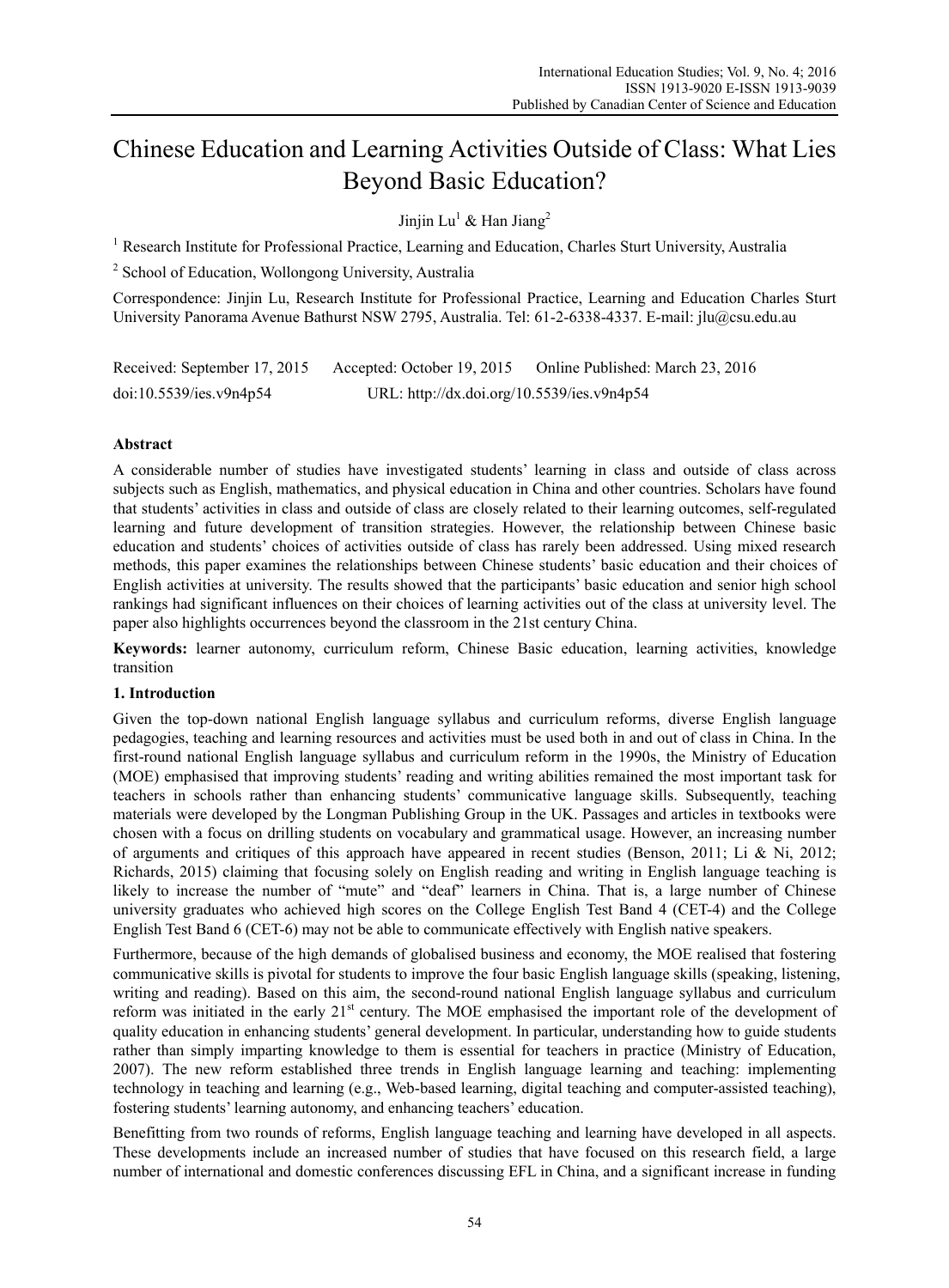opportunities for applications related to language learning and teaching in China. However, despite the large number of studies examining English language teaching and learning for all levels of students in China, few researchers have focused on exploring the influence of Chinese basic education on students' choices of English activities outside of class at the university level. This study thus aims to answer the following three research questions:

- 1) How does students' Basic Education (primary and junior middle school) influence their choices of English activities outside of class in universities?
- 2) Do students' senior high school ranks influence their choices of English activities outside of class in universities?
- 3) What lies beyond these choices?

## **2. Literature Review**

The balanced development of education is critical to social and economic development, human wellbeing, and social stability. Zhai (2007) reported that although the gap between rural and urban areas was decreasing with regard to students' enrolment rates, the development of educational infrastructure, and teachers' education, a significant gap between funding allocation and the financial budget remained in China. Consequently, this imbalance is likely to broaden the gap between junior middle schools and senior high schools in relation to teachers' and students' resources and the financial budget. From this perspective, the overall development of basic education remains uneven, and some students are unable to enjoy equal rights in education.

#### *2.1 Basic Education in China*

China's basic education includes pre-school, a nine-year compulsory education and a standard high school education. Chinese scholars have different opinions on whether senior high school education should be included in China's basic education, as it is not compulsory for all students. Based on a document by the MOE (2004), a standard high school education can be considered part of the Chinese basic education system. Students who begin senior high schools are usually 15 years old and finish this schooling in three years. However, China's basic education does not include vocational high schools and professional training, whose students are also 15 to 18 years old. Students who are disabled are allowed to receive special education in schools that are fully funded by the government. For example, students who are blind can receive basic education in special schools for the blind, and those who are hearing impaired can attend special deaf-mute schools (Y. Wang, 2012).

China's pre-school education less formal than that in Western countries (e.g., U.K. and U.S. K-12 education) because of uneven financial allocation and unbalanced regional development. For example, a large gap between rural areas in western China and urban coastal cities in south-eastern China has long existed (L. Wang, 2010). In addition to the uneven development between rural areas and urban areas, numerous researchers (Robinson & Yi, 2008; L. Wang, 2010; X. Zhang & Kanbur, 2005; Zhao, 2009) have found imbalances even within the same provinces/communities, including imbalances between metropolitan resources in education, the economy, and health and those in other small cities. Zhao (2009) claimed that the Chinese central government reshaped the structure from total decentralisation to some degree of recentralisation to demonstrate equality in inputs into Basic Education. However, it is unclear how this approach has progressed and how the central government and the local township government have cooperated. Because of the informal style of Chinese pre-school education, the current study did not consider this level of schooling.

Compared with pre-school education, the nine-year compulsory education programme has gained more attention from scholars because it is a more formal institution in China (Jiang, Lu, & Throssell, 2012; L. Wang, 2010; Wu, 2010). The nine-year compulsory education system includes six years of elementary school and three years of junior middle school education. Although the majority of studies have focused on the nine-year compulsory education, the uneven development between the West and East, between rural and urban areas, and between ethnic minority communities and central China remains striking (L. Wang, 2010). As argued by Zhao (2009), the degree to which the educational system has been reshaped from decentralisation to recentralisation by the central government is not clear and is likely to lead to greater gaps between rural and urban areas. Consequently, such issues are likely to be raised by those who need special education in rural areas. Using case studies, Jiang (2012) demonstrated the imbalance of resources that children from lower- and higher-income families can obtain from the government, schools, and teachers in Eastern China. This finding is supported by Xin and Kang (2014), who claimed that "China's compulsory education has entered a new phase: promoting equitable and balanced development" (p. 49). Although many challenges are involved in the nine-year compulsory education, a recent study showed significant achievements in the three stages of China's basic education (Xin & Kang, 2014). At the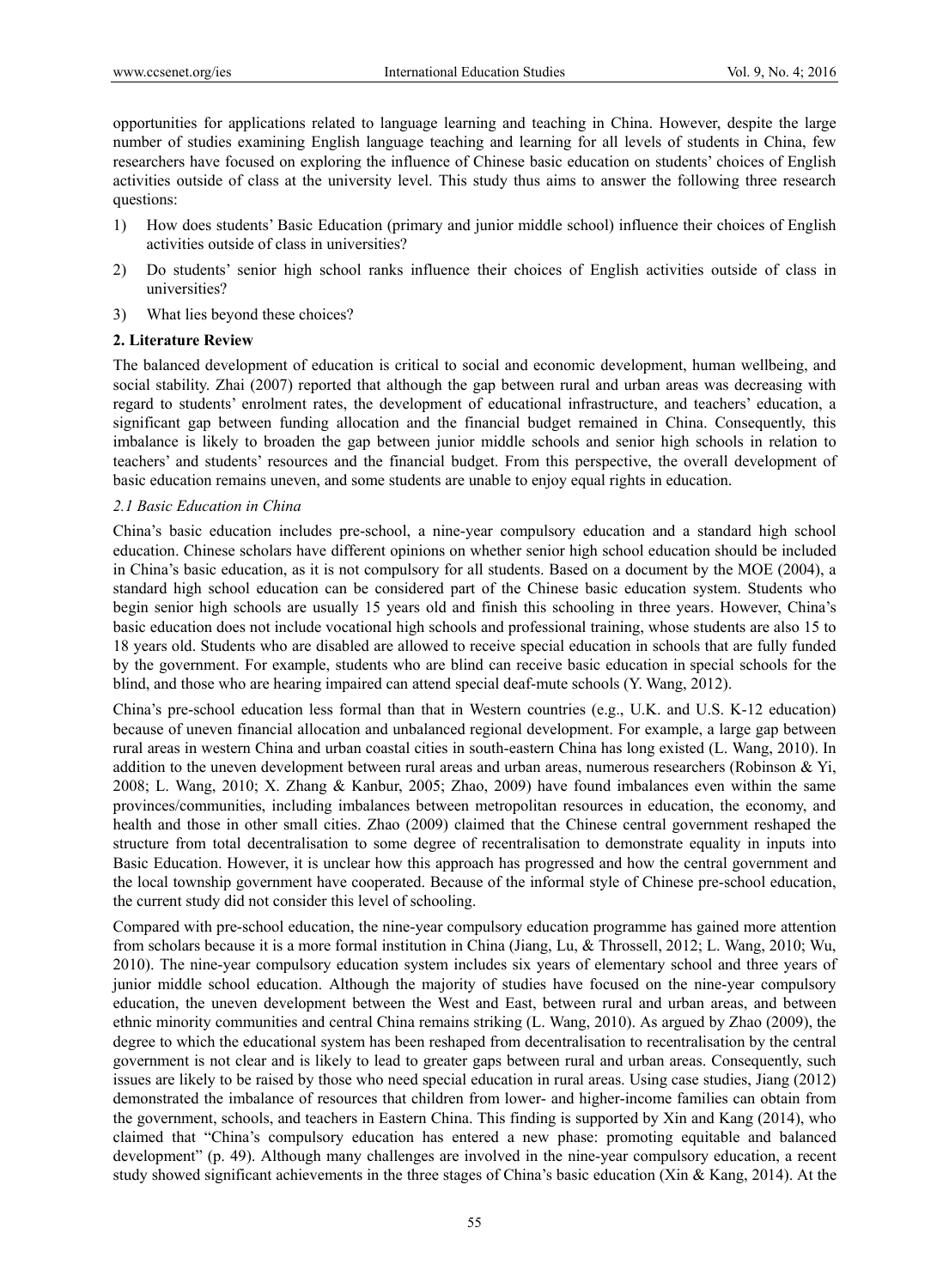first stage, from 1980 to 1985, the MOE promulgated the "Interim Provisions on the Basic Requirements for Universalising Elementary Education" (B. Wang, 2009), and establishment of compulsory education in China nationwide at the second stage between 1986 and 2000. The most important benchmarks were the New Compulsory Education Law and free compulsory education implemented during 2001 and 2008.

Generally, standard high schools are conducted for three years in public form, whereas vocational schools, international schools and professional training schools are operated by the private sector in China. In particular, an increasing number of international schools in Shanghai, Beijing, and Guangzhou are symbols of the "rich generation", and their tuition is far more expensive than that of public high schools. As noted by Traub (2014), differences and imbalances between elite senior high schools and ordinary senior high schools exist in large cities such as Shanghai. The evidence is given below:

"The country's business and finance capital is one of its richest cities, and the majority of China's children still live in poor rural areas. There is a profound difference between the best public high schools in Shanghai and the education a peasant kid gets" (Traub, 2014, p. 5).

Traub (2014) also argued that a substantial number of migrant workers moved from rural areas to large cities, but their children were refused acceptance into public schools simply because they lacked a local household residency permit. Hence, to some extent, the Chinese household registration system determines the quality of education to which children have access.

In the last 10 years, researchers have paid greater attention to social issues in relation to this household registration system (K. W. Chan, 2010; Feng & Lu, 2013; Traub, 2014). These social issues not only include the quality of basic education but are also linked to housing prices, social justice, and migrant labourers' wellbeing and social welfare. According to Feng and Lu (2013), influenced by the One-Child Policy, Chinese parents put considerable effort into their children's basic education. Because parents recognise the importance of the household residency permit, housing prices in large cities (e.g., Shanghai) have increased significantly. However, because of a recent reform called "Attending Nearby Schools", obtaining a local household residency permit is not sufficient to guarantee that children can access the best public education from elementary to senior high school in China (Feng & Lu, 2013, p. 294). This reform means that children whose household residency location is not close to elite public schools cannot be accepted into these schools regardless of their efforts. Consequently, housing prices, living costs and family expenses are all increasing substantially near these highly ranked public schools. Moreover, social justice, migrant labourers' wellbeing and social welfare are important factors affecting social stability and national integration in China (Jiang et al., 2012; Wei & Hou, 2010).

To achieve equality in basic education, the MOE (2000a) has promoted distance learning and ICT application in the 21<sup>st</sup> century . Early in the 21<sup>st</sup> century, the MOE (2000b) initiated an ICT curriculum reform that requires the implementation of a compulsory course on ICT as an important technological skill in all primary and middle schools. This nationwide reform provided children in rural areas and western China with greater access to that which is found in large cities. With the increasing popularity of the ICT course, online resources and distance learning classrooms can provide an alternative educational strategy for children living in rural or remote areas. The achievement of ICT application in Chinese basic education is evidenced in the following quote:

By the end of 2006, the ratio of the number of students in schools to that of computers rose from 35:1 in 2003 to 19.38:1. At the end of 2007, the goal of 'All Schools Connected' project was basically achieved: nearly all general high schools and more than 80% of secondary schools could access the Internet (over 90% in urban areas and over 70% in rural areas). Furthermore, more than 70% of primary schools could log on to the Internet. The preliminary requirement of ICT in education had been met. (J. Zhang, Fang, & Ma, 2010, p. 569)

## *2.2 English Learning Out of Class*

English language learning has been investigated from various perspectives, including its relationships with English language learning strategies (e.g. Dörnyei, 2005; Oxford, 2011; Wen, 1995), learning styles (e.g. Ellis, 2008; Wong & Nunan, 2011), learner autonomy (Benson, 2001, 2011; Dam, 1995), and learner motivation (e.g. Chen, Warden, & Chang, 2005; Dörnyei, 2009). Both formal and informal activities are regarded as important approaches to the accumulation of learning experiences (Colley, Hodkinson, & Malcolm, 2003). Compared with classroom activities, the more relaxed and informal style of learning experiences is more easily accepted by students, and these experiences are beneficial for students' future language development (Lai, Zhu, & Gong, 2014). As Richards (2009) argued, "It has taken us a while to realize that while good teaching is no less important than ever, today's learners are not as dependent on classroom-based learning and teaching as they used to be" (p. 10). In particular, English activities outside of class are essential to Chinese students. According to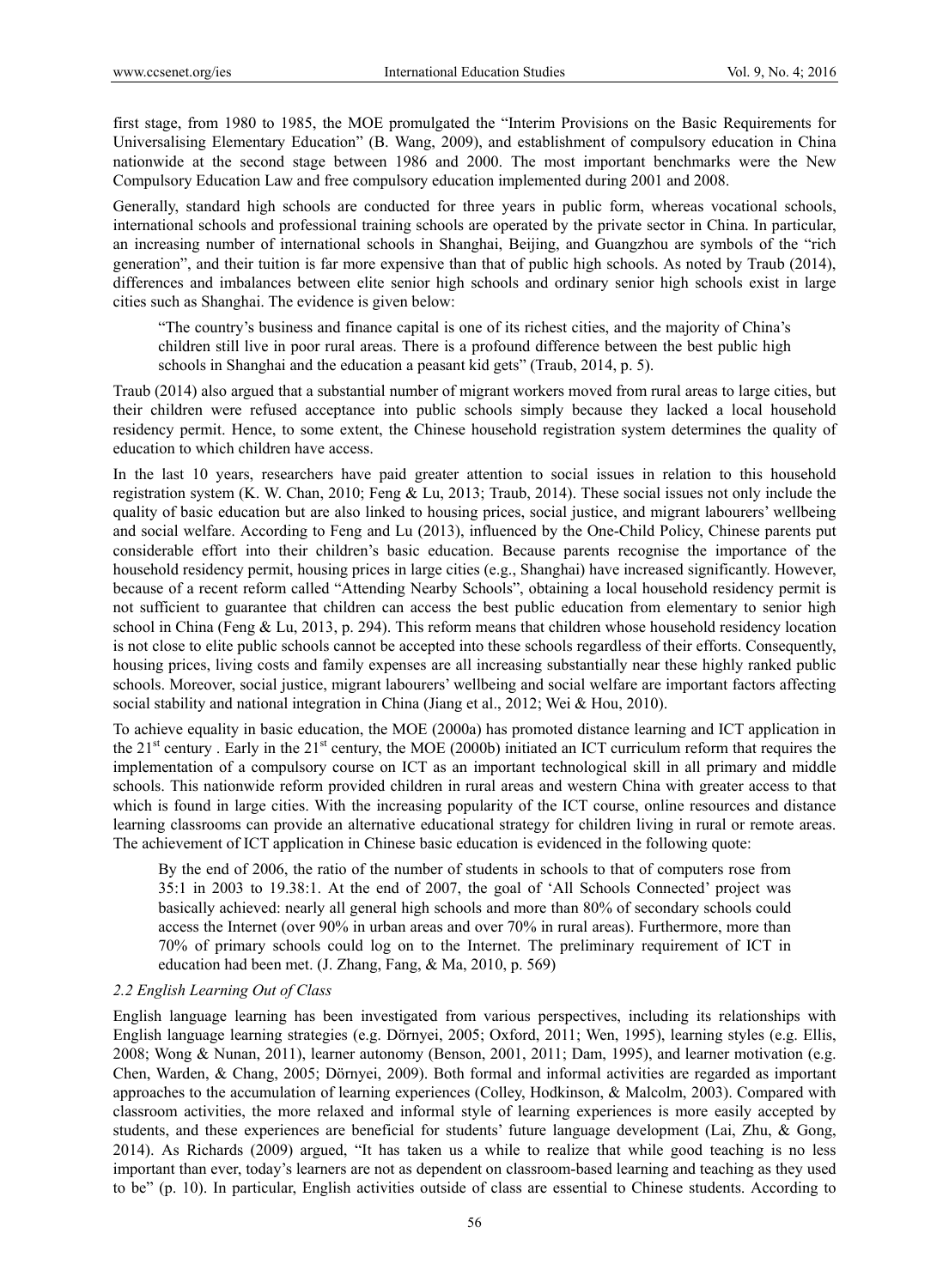Wilhelm and Pei (2008), instrumental contexts, predominantly the use of the Grammatical Translation Method and the Audio-Lingual Method in English language teaching in China, are critical. This finding is supported by Song (2013), who found that the major forms of classroom instruction in English classes in China were grammar exercises, translation and Q&A sessions. In this case, developing English learning actives for Chinese learners outside of class is both necessary and important.

In recent years, the use of technology in English language learning and teaching outside of class has been explored as an alternative option for students in rural and remote areas in China. According to a recent study undertaken by Lai and her colleagues (2014), participants from two high schools spent an average of 4.52 hours each week using technology to support their English language learning outside of English class. One of the results was that the use of diversified technologies had a significant influence on confidence and enjoyment in learning English. That is, "the more learning needs the participants tried to meet with the help of technology, the greater their confidence and enjoyment in learning English" (Lai et al., 2014, p. 292). Similarly, Richard (2015) investigated the activities used by non-Chinese learners, and the results showed that the use of various forms of technological tools, such as chat rooms and self-access centres, can assist in maintaining and enhancing English proficiency. The use of Web 2.0 tools by Chinese EFL learners has also been explored by scholars. For example, Zhang (2010) found that Chinese EFL students' most preferred activities using technology were listening to English songs and watching English movies. In her study, the time that Chinese students spent using Web 2.0 tools (such as online forums and online class) to develop their English language communicative skills were limited, and the skills that they acquired were only fundamental. Therefore, previous studies suggest that the use of technology has a positive relationship with the development of students' English proficiency. However, Chinese EFL students still have limited time and skills to develop their communicative skills via Web 2.0 technologies.

#### **3. Method**

Mixed research methods were utilised in this study. Teddlie and Tashakkori (2010, p. 5) define the mixed method as "the broad inquiry logic that guides the selection of specific methods and that is informed by conceptual positions common to mixed methods practitioners (e.g., the rejection of "either-or" choices at all processes)". The use of mixed research methods yields much richer data compared with a single research paradigm of. Moreover, numeric data from the survey and textual data from open-ended interviews and personal reflective writings can provide a data source for triangulation in the research study.

## *3.1 Research Design*

The questionnaire was designed based on Chan's (2002) research, which investigated students' learning motivation and their activities in and out of class in Hong Kong. However, the questionnaire used in this research was modified to fit the educational system and cultural context in mainland China. The questionnaire was divided into four parts: students' background information, English learning activities outside of class, learning motivation, and scenarios. There were 21 question items that were designed to investigate students' English learning activities out of the class. These activities included both traditional learning activities, communicative activities, and web-based online activities, such as reading English books, using chatting rooms to communicate with friends, and joining in English speaking contest. A five-item Likert scale for student responses was used in the design of the first three sections. Multiple-choice questions and comments were used to collect numeric and textual data in the last scenario section. This paper focuses on exploring numeric data only in the first three sections. As students' backgrounds and learning styles differ (Kolb, 1984), personal reflective writing was also employed as a tool to gather qualitative data in this study. Based on Lawrence (2013), reflective writing is regarded as an effective exercise for self-assessment and self-reported values. In this activity, students list their strengths and weakness based on their learning experiences.

In the first stage, because the questionnaire was originally designed in English, a bilingual independent back-translation method was adopted to translate the English into Chinese. This method is recognised as an effective way to test the accuracy and validity of cross-cultural research studies (Epstein, Osborne, Elsworth, Beaton, & Guillemin, 2015; van de Vijver & Leung, 1997). The English version of the questionnaire was translated into Chinese by the first author, who is fluent in both English and Chinese and who specialises in the research field of language learning and teaching. The questionnaire was independently back-translated by three other scholars with excellent knowledge of Chinese and English. Bilingual scholars were invited to participate in the interpretative process, as they play an important role in ensuring the validity and reliability of the research tool (Epstein et al., 2015). General linguistic agreement between the first author and other three bilingual scholars was achieved. The wording of the Chinese version of the questionnaire reflected only minor differences.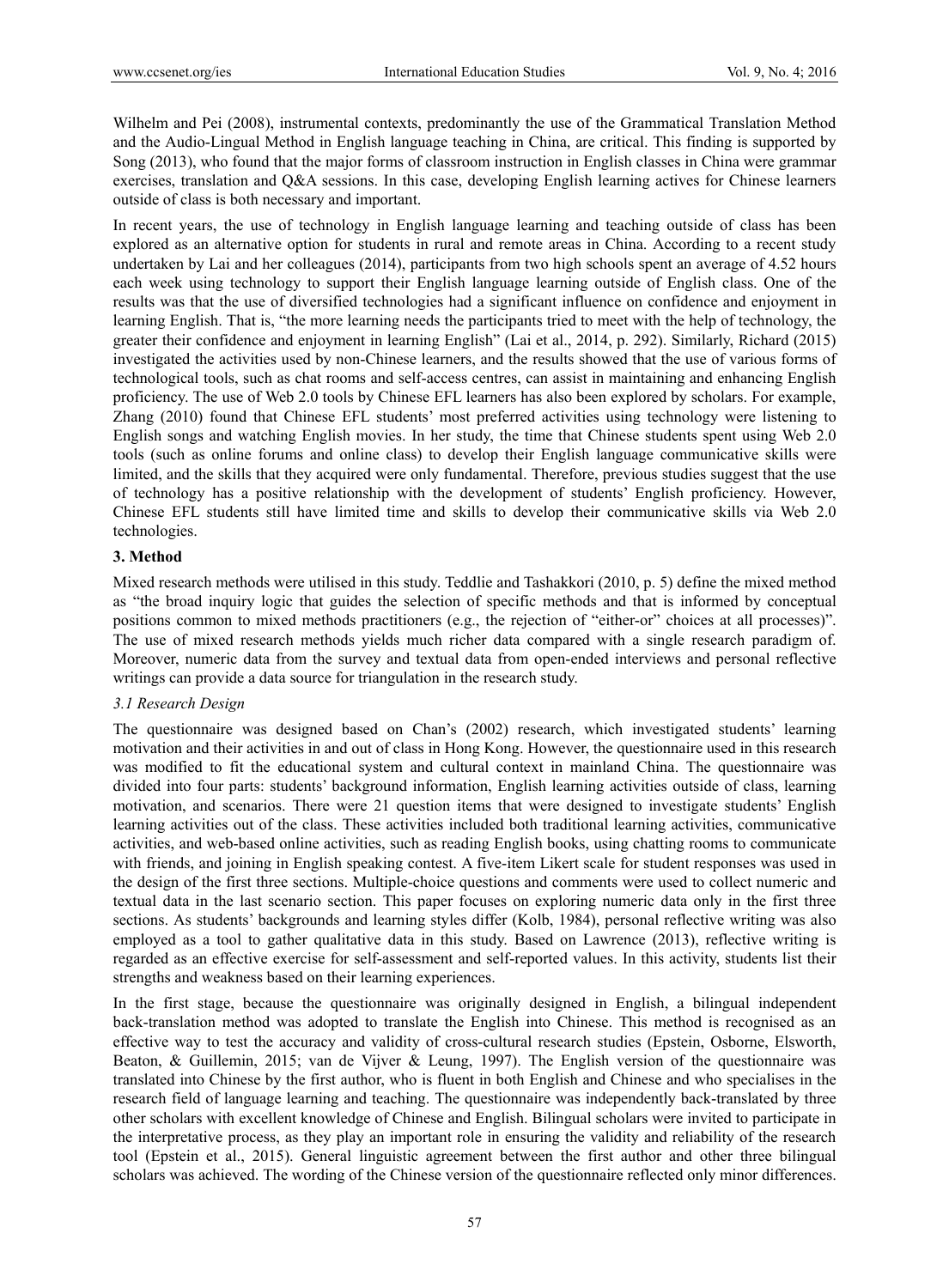After the adjustments and recommendations of the three scholars and the research team members, the final Chinese version of the questionnaire was developed and sent to participants via Survey Monkey.

In the second stage, the participants' personal reflective writings were collected as a form of textual data and were analysed using NVivo version 10. A three-step coding process was employed in the analysis process (Creswell, 2012). First, the researcher was familiar with the raw textual data and with the phenomenon and concepts. Second, these concepts were extracted and coded to a higher level. Third, themes emerged from the comparisons and generalisations at the second level. During this process, the researcher had the opportunity to revisit the previous studies and gained a better understanding of the participants' feelings and perceptions.

Ten participants were invited to participate in a personal reflective writing task, but for personal reasons, two students dropped out in the middle of the data collection process. Thus, eight students completed and submitted their writing. The participants were composed of six female and two male students. All the six female students were in social sciences, including five undergraduates and one postgraduate student. The two male counterparts came from the Faculty of Science in the two universities, including one undergraduate and one postgraduate.

To make students feel comfortable using their preferred language, all participants were allowed to write in either English or Chinese (Mandarin). However, all of the writing samples gathered were written in English, indicating that the participants felt confident in using English to express their perceptions in their writing.

## *3.2 Data Collection*

The quantitative and qualitative data were collected between January and June 2015 in China. The participants were randomly chosen from two Chinese universities. One is research intensive and the other is teaching intensive university in China. Both the universities are comprehensive in a broad of disciplines. . Therefore, the samples can be representatives of Chinese university students.. In this study, the researchers used SPSS version 22 and NVivo 10 software to analyse the quantitative and qualitative data, respectively.

#### *3.3 Sampling*

The participants (n=105) came from 17 provinces, 3 municipalities and 1 autonomous region and included 23 males and 82 females. Most participants were from coastal provinces (Guangdong, Shandong, Zhejiang, and Fujian) and the two largest municipalities. Only Sichuan Province was neither near the sea nor close to a municipality in China.



Figure 1. The seven largest areas based on the participants' geographical information

In relation to their length of study and disciplines in universities, the number of students in their second  $(n=34)$ or third year (n=40) was larger than the number of students in their first (n=7) or fourth year (n=21) at universities. Among these participants, only three students were postgraduate students; the others were undergraduates. The number of participants whose discipline was in the humanities (n=51) was slightly larger than those in a science field (n=41). The number of participants in the discipline of technology and engineering was rather small (n=13) compared with the other two groups.

The locations of the participants' primary and junior middle schools in their basic education (the nine-year compulsory education system) were divided into four groups: capital cities in China (including municipalities), non-capital cities in China (excluding municipalities), rural and remote towns in China, and autonomous regions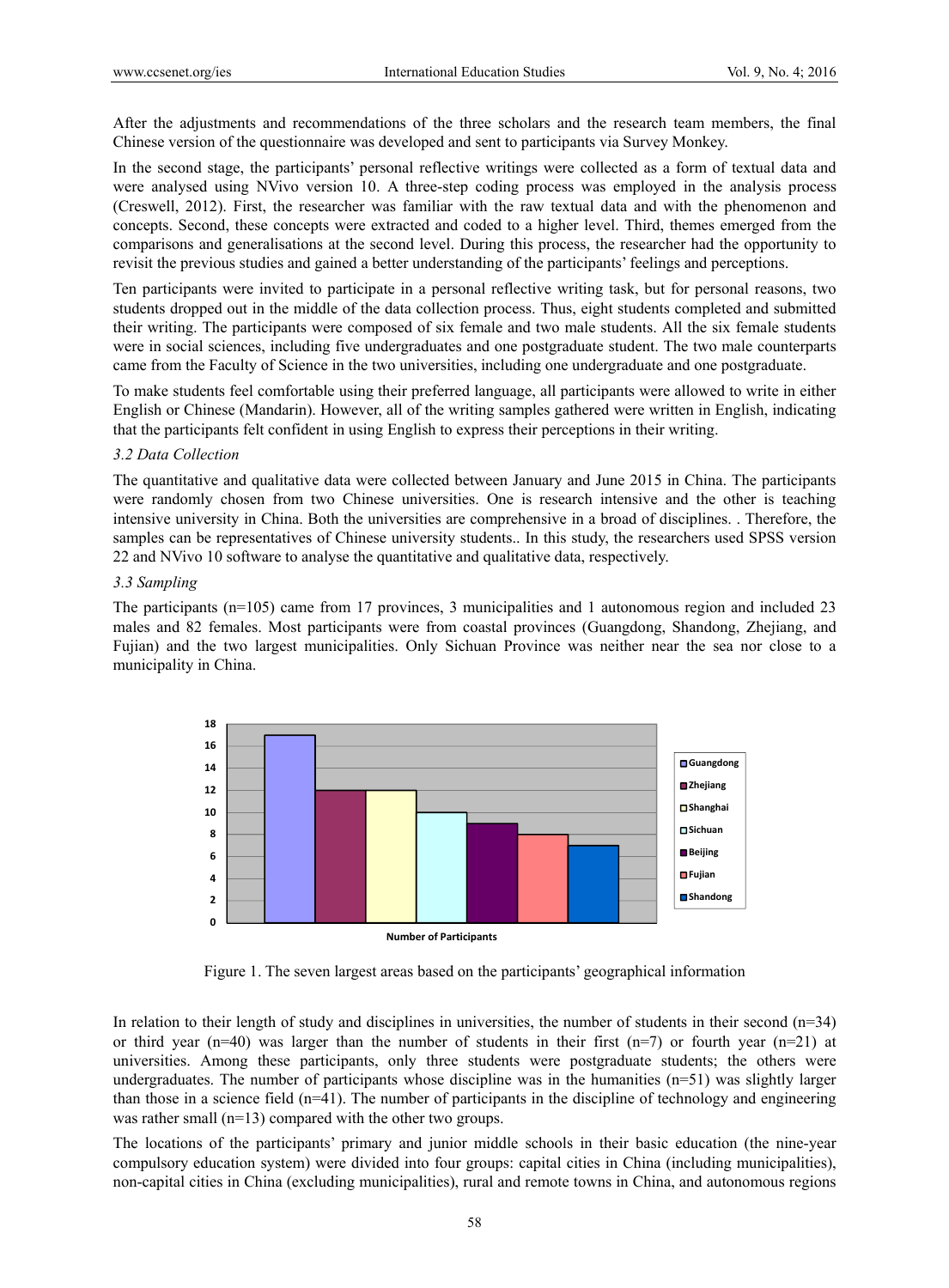in China. Compared with the four groups of primary and junior middle schools categorised by location, investigation of the participants' senior high schools was generalised by the school rankings in China. The details are shown in Figure 2.



Figure 2. Participants' attendance in primary and junior middle schools

The number of the participants who attended normal public high schools  $(n=54)$  was slightly larger than the number who studied in high-ranking senior public high schools (n=48). However, a fairly small number of students attended private international senior high schools.

The last question item on the demographic information section asked the participants to evaluate their level of English proficiency. The results indicated that more than two-thirds of the participants considered their English level 'intermediate' (n=46) or "good" (n=42). Only a few of the participants regarded their English proficiency levels as 'extremely good' (n=8) or 'poor' (n=9). None of the participants believed that their English proficiency was 'extremely poor'.

## **4. Results and Discussions**

To answer the first research question, the Kruskal–Wallis test was initially used to identify any significant difference between the four locations of students' primary schools and the participants' English activities outside of class. If a statistically significant difference was found between the groups, then the Mann-Whitney U test was adopted to find the difference. Statistically significant differences were found within the four choices of English activities influenced by the participants' primary and junior middle school locations. However, the results indicated statistically significant differences between the primary schools and junior middle school locations with respect to two choices of English activities. The details are provided in the following table.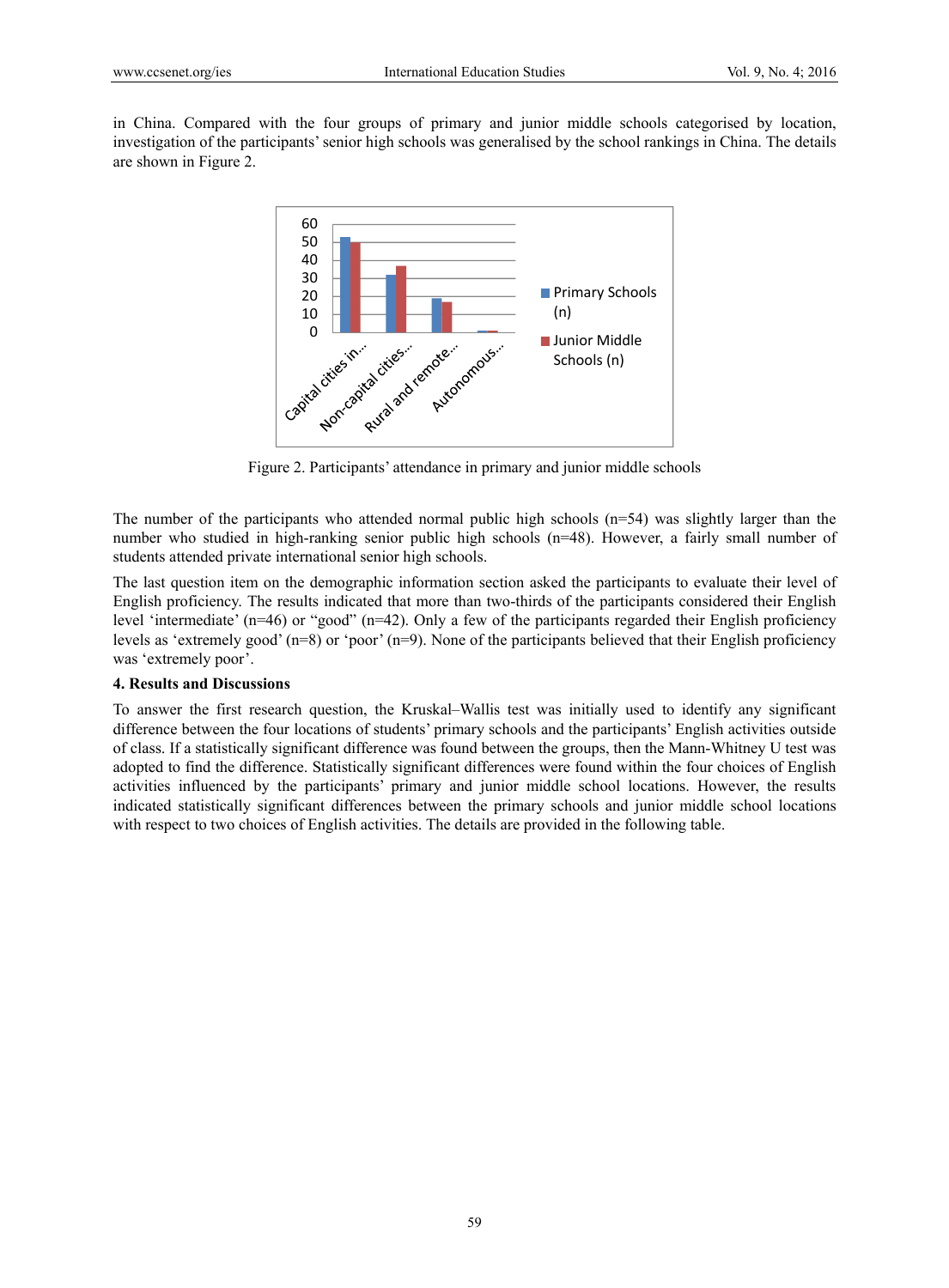| <b>English Learning Activities</b>                                                                                     | Primary Schools<br>(Statistical results) | Junior Middle Schools<br>(Statistical results) |
|------------------------------------------------------------------------------------------------------------------------|------------------------------------------|------------------------------------------------|
| Practicing oral English with friends.                                                                                  | $X^2=16.030$ , p=.001                    | $X^2$ = 16.358, p=.001                         |
| Using multimedia centres and self-access learning centres.                                                             | $X2=11.915$ , p=.008                     | $X^2=9.853$ , p=.020                           |
| Communicating with foreign friends or foreign teachers in<br>schools.                                                  | $X^2=10.402$ , p=.015                    | $X^2=10.031$ , p=.018                          |
| Listening to English songs.                                                                                            | $X^2=12.201$ , p=.007                    | $X^2=10.336$ , p=.016                          |
| Participating in online chat rooms.                                                                                    | $X^2=8.692$ , p=.034                     |                                                |
| Participating in English corners.                                                                                      | $X^2=9.287$ , p=.026                     |                                                |
| Discussing questions and difficulties related to English<br>learning with those excel in English (excluding teachers). |                                          | $X^2=12.736$ , p=.005                          |
| Sending emails to friends and teachers in English.                                                                     |                                          | $X^2=8.633$ , p=.035                           |

Table 1. Test of difference of English learning activities outside the classroom of participants when grouped according to locations of their basic education

The results in the table above show that statistical significance was found for the locations of the participants' primary schools and junior high schools for four learning activities: "practicing oral English with friends", "using multimedia centres and self-access learning centres", "communicating with foreign friends or foreign teachers in schools", and "listening to English songs". All p values were less than .05 (Pallant, 2013).

A Mann-Whitney U test was then conducted to determine which of the groups of locations differed from one another in relation to the students' basic education. This test was used to explore differences with regard to the four choices of English activities influenced by the participants' primary and junior middle school locations. The results are highlighted in Table 2.

Table 2. Test of difference of English learning activities between participants from capital city and non capital city basic education

| English<br>Activities                                           | Learning                                                                                                                              | Primary Schools (Statistical results)                                                                                                                        | Junior Middle Schools (Statistical<br>results)                                                                                                                |
|-----------------------------------------------------------------|---------------------------------------------------------------------------------------------------------------------------------------|--------------------------------------------------------------------------------------------------------------------------------------------------------------|---------------------------------------------------------------------------------------------------------------------------------------------------------------|
| Practicing<br>oral<br>with friends                              | English                                                                                                                               | Between capital cities (including<br>municipalities) and non-capital cities in<br>China (excluding municipalities)<br>$(U=526.500, Z=-2.994, p=.003, r=.29)$ | Between capital cities (including<br>municipalities) and non-capital cities in<br>China (excluding municipalities)<br>$(U=579.500 Z=3.044, p=.002, r=.30)$    |
| Using multimedia centres<br>and self-access learning<br>centres |                                                                                                                                       | Between capital cities (including<br>municipalities) and non-capital cities in<br>China (excluding municipalities)<br>$(U=552.000, Z=-2.757, p=.006, r=.27)$ | Between capital cities (including)<br>municipalities) and non-capital cities in<br>China (excluding municipalities)<br>$(U=577.500, Z=-3.067, p=.002, r=.30)$ |
| Communicating<br>with                                           |                                                                                                                                       | Between capital cities (including<br>municipalities) and rural and remote<br>towns in China (U=326.000, Z=-2.337,<br>$p=.019, r=.23$                         | Between capital cities (including)<br>municipalities) and non-capital cities in<br>China (excluding municipalities)<br>$(U=635.000 Z=-2.555, p=.011, r=.25)$  |
| foreign friends or foreign<br>teachers in schools               | Between capital cities (including)<br>municipalities) and rural and remote<br>towns in China (U=240.000, Z=-2.751,<br>$p=.006, r=.27$ |                                                                                                                                                              |                                                                                                                                                               |
| Listening<br>to<br>songs                                        | English                                                                                                                               | Between capital cities (including<br>municipalities) and non-capital cities in<br>China (excluding municipalities)<br>$(U=535.500, Z=-3.018, p=.003, r=.29)$ | Between capital cities (including<br>municipalities) and non-capital cities in<br>China (excluding municipalities)<br>$(U=584.000, Z=-3.116, p=.002, r=.30)$  |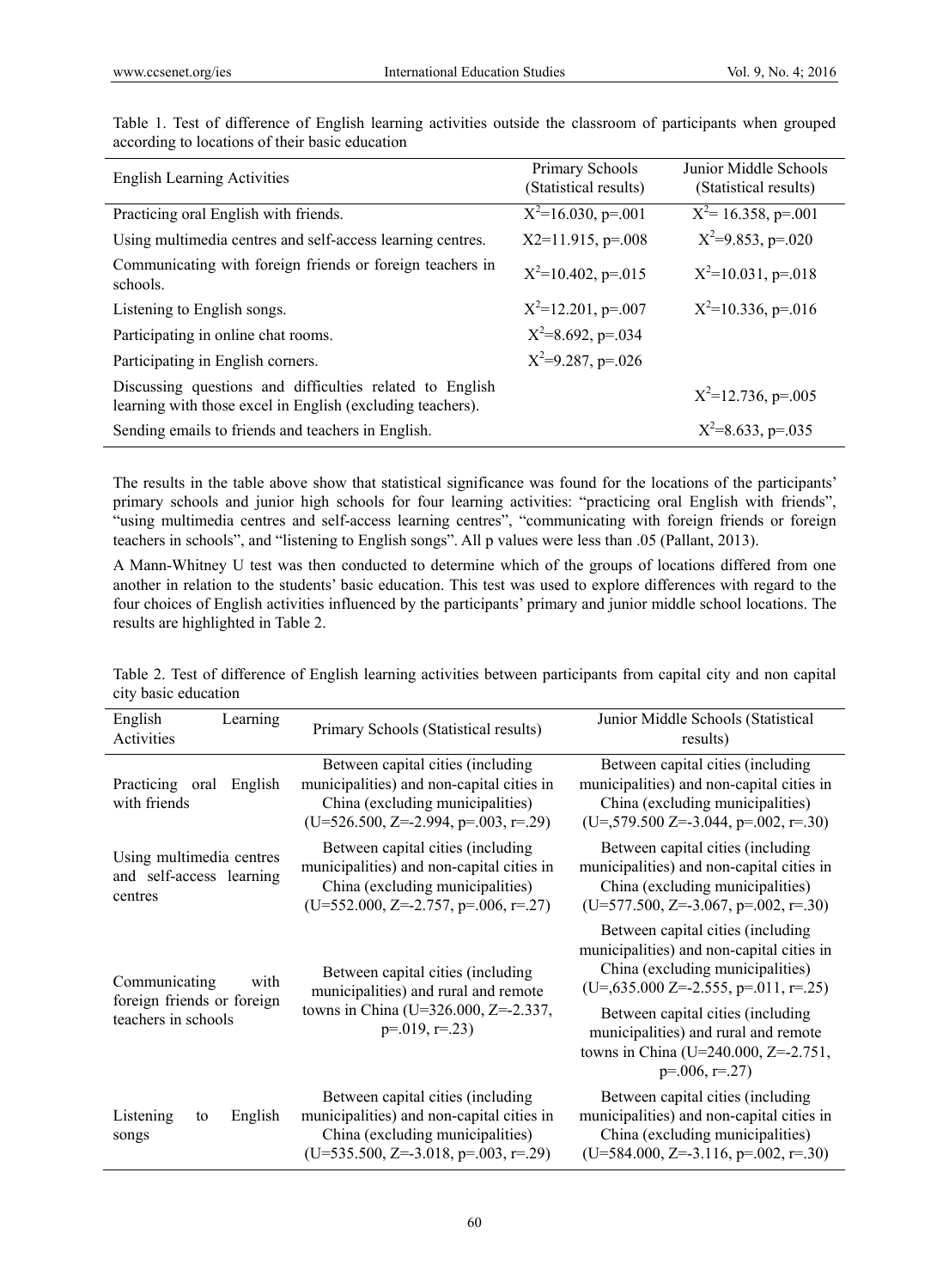Table 2 shows that despite the small effect size (Pallant, 2013) for the four locations of the participants' primary schools and the four learning activities, a statistically significant difference between the participants' primary schools in capital areas and in rural and remote areas was found with respect to their reluctance to communicate with foreign friends or foreign teachers outside of class. The values of the mean rank indicate that the participants who finished their primary education in capital cities (N=53, mean rank=60.43) were more reluctant to choose "communicating with foreign friends or foreign teachers" as a learning activity outside of class at the university level than those who completed their primary education in rural and remote areas in China (N=19, mean rank=42.87). The results also show that the values of the effect sizes of the locations with regard to the participants' junior high schools were more statistically significant than those of the locations of primary schools for the four out-of-class activities. Thus, even with the same choices of out-of-class learning activities at the university level, the locations of the participants' junior high schools play a more important role than the locations of their primary schools.

The participants who completed primary and junior middle school in the capital cities were more likely to choose out-of-class learning activities related to speaking and listening when they were enrolled in universities. This finding supports the results of previous studies arguing that a large gap still exists between urban and rural areas with regard to Chinese basic education (Robinson & Yi, 2008; L. Wang, 2010; Zhao, 2009). The results also revealed small effect sizes between those who completed primary school in capital cities and non-capital cities and their choices of English learning activities in universities. However, the effect sizes between those who completed junior middle school in capital cities and non-capital cities and their choices of English learning activities in universities were larger. As noted by Xin and Kang (2014), the development of Chinese basic education reforms must consider how to improve the imbalance and injustice found in remote and poverty-stricken areas.

The results from the qualitative stage also showed that the students had more subjects to learn and more examinations to take in their junior middle schools. For example, one of the female undergraduate students commented that "In my primary school, the major subjects were only Chinese, Maths, and English. However, when I attended junior middle school, besides the three major subjects. I needed to learn other subjects as well, such as Chemistry, Biology, and Physics. All these subjects would be evaluated in the Entrance Examination for senior high schools so that I have to try my best to achieve a high score in every subject". Most participants believed that junior middle schools had a greater influence on their future success and on whether they would be accepted into high-ranking senior high schools. Students' spare time was fully occupied by their homework and extra assignments from teachers and parents as they understand that it is highly competitive to be accepted into a high ranking senior high school. One of the participants reflected his learning experience in the school time as:

I obtained a rather high score on the high school entrance examination, so I was accepted into the best high school in my hometown. From the first day when I was enrolled till the day before the college entrance examination, I was told to try my best to achieve a high score in all kinds of contests and competitions. Therefore, I spent a large amount of my spare time improving in mathematics, English, chemistry, and physics. I felt extremely pressured as teachers, school principals, and parents had put much effort and expectations on me. Apart from having meals and sleeping, I spent nearly all my time studying".

This result is aligned with Traub's (2014) investigation of Shanghai high schools, where students were primarily evaluated based on their examination scores. However, the results from the qualitative stage did not show a strong tri-correlation among the location of the participants' primary and junior middle schools and their choices of English activities at the university level.

In order to answer the second research question, the researchers also used the Kruskal–Wallis test and the Mann-Whitney U test to determine whether there was a difference between students' senior high school ranks and their choices of learning activities outside of class. The results showed that statistically significant differences were found for the following questions based on the three groups of senior high school rankings: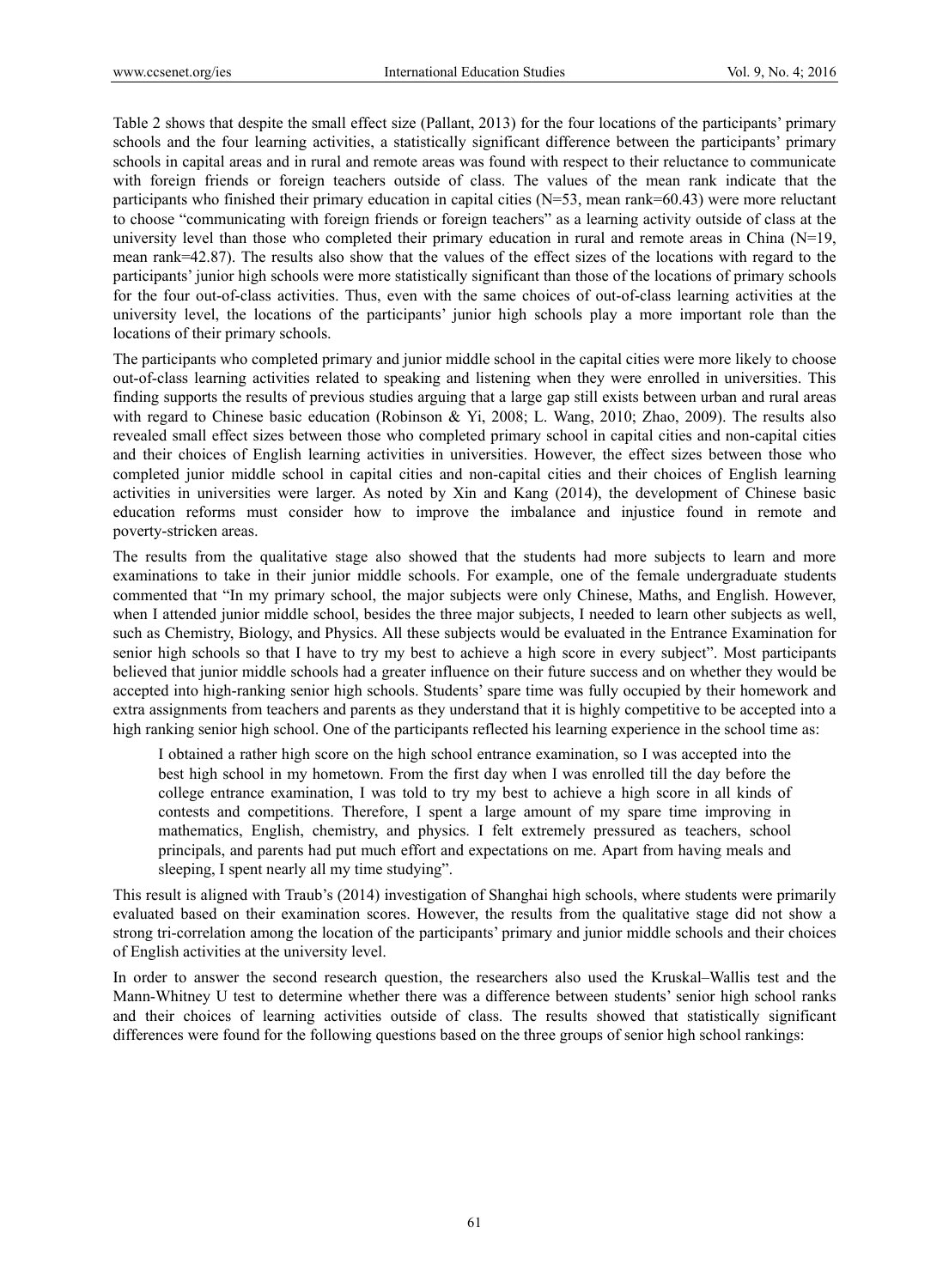| <b>English Learning Activities</b>                        | Senior High School Rankings (Statistical results) |
|-----------------------------------------------------------|---------------------------------------------------|
| Completing English listening exercises outside of class.  | $X^2=7.391$ , p=.025                              |
| Completing English reading exercises outside of class     | $X^2=6.068$ , p=.048                              |
| Completing English writing exercises outside of class     | $X^2=8.388$ , p=.015                              |
| Being willing to memorise new vocabulary                  | $X^2=10.502$ , p=.005                             |
| Practising oral English with friends                      | $X^2=9.770$ , p=.008                              |
| Watching English TV programmes and movies                 | $X^2=8.554$ , p=.014                              |
| Using English websites to learn outside of class          | $X^2=13.333. p=.001$                              |
| Using multimedia centres and self-access learning centres | $X^2=7.512$ , p=.023                              |
| Listening to English songs                                | $X^2=11.026$ , p=.004                             |

Table 3. Test of difference of English learning activities of participants when grouped according to senior high school ranking

Compared with the activities that were related to the participants' primary school and junior middle school locations, more learning activities were statistically significantly influenced by the rankings of the student's senior high schools. Thus, the ranks of different senior high schools have a significant influence on students' choices of learning activities at the university. To further explore where differences exist within the three groups of rankings of senior high schools, the Mann-Whitney U test was conducted. The details are given in Table 4.

| <b>English Learning Activities</b>                                    | Statistically significant differences differ in groups (senior high<br>school rankings)                 |
|-----------------------------------------------------------------------|---------------------------------------------------------------------------------------------------------|
| Completing English listening exercises                                | Between high-ranking public schools and normal public schools                                           |
| outside of class                                                      | $(U=996.500, Z=-2.079, p=.038, r=.21)$                                                                  |
| Completing English reading exercises                                  | Between high-ranking public schools and normal public schools                                           |
| outside of class                                                      | $(U=948.000, Z=-2.460, p=.014, r=.24)$                                                                  |
| Completing English writing exercises                                  | Between high-ranking public schools and normal public schools                                           |
| outside of class                                                      | $(U=932.000, Z=-2.538, p=.011, r=.25)$                                                                  |
| Being willing<br>to memorise<br>new<br>vocabulary                     | Between high-ranking public schools and normal public schools<br>$(U=969.000, Z=-2.306, p=.021, r=.25)$ |
| Practising oral English with friends                                  | Between high-ranking public schools and normal public schools<br>$(U=907.000, Z=-2.678, p=.007, r=.26)$ |
| Watching English TV programmes and                                    | Between high-ranking public schools and normal public schools                                           |
| movies                                                                | $(U=977.000, Z=-2.256, p=.024, r=.22)$                                                                  |
| Using English websites to learn outside                               | Between high-ranking public schools and normal public schools                                           |
| of class                                                              | $(U=820.500, Z=-3.299, p=.001, r=.32)$                                                                  |
| Using<br>multimedia<br>centres<br>and<br>self-access learning centres | Between high-ranking public schools and normal public schools<br>$(U=958.500, Z=-2.325, p=.020, r=.23)$ |
| Listening to English songs                                            | Between high-ranking public schools and normal public schools<br>$(U=929.500, Z=-2.626, p=.009, r=.26)$ |

Table 4. Test of difference of English learning activities between participants from high-ranking public school and normal public schools

The results in Table 4 reveal statically significant differences only between high-ranking senior high schools and normal public schools for the nine out-of-class learning activities at the university. Although the values of the effect sizes were very small, we can conclude that high-ranking senior high schools play a more important role in the variety of learning activities that students choose relative to those found in normal schools.

The results from the quantitative stage clearly indicate a strong correlation between the ranks of senior high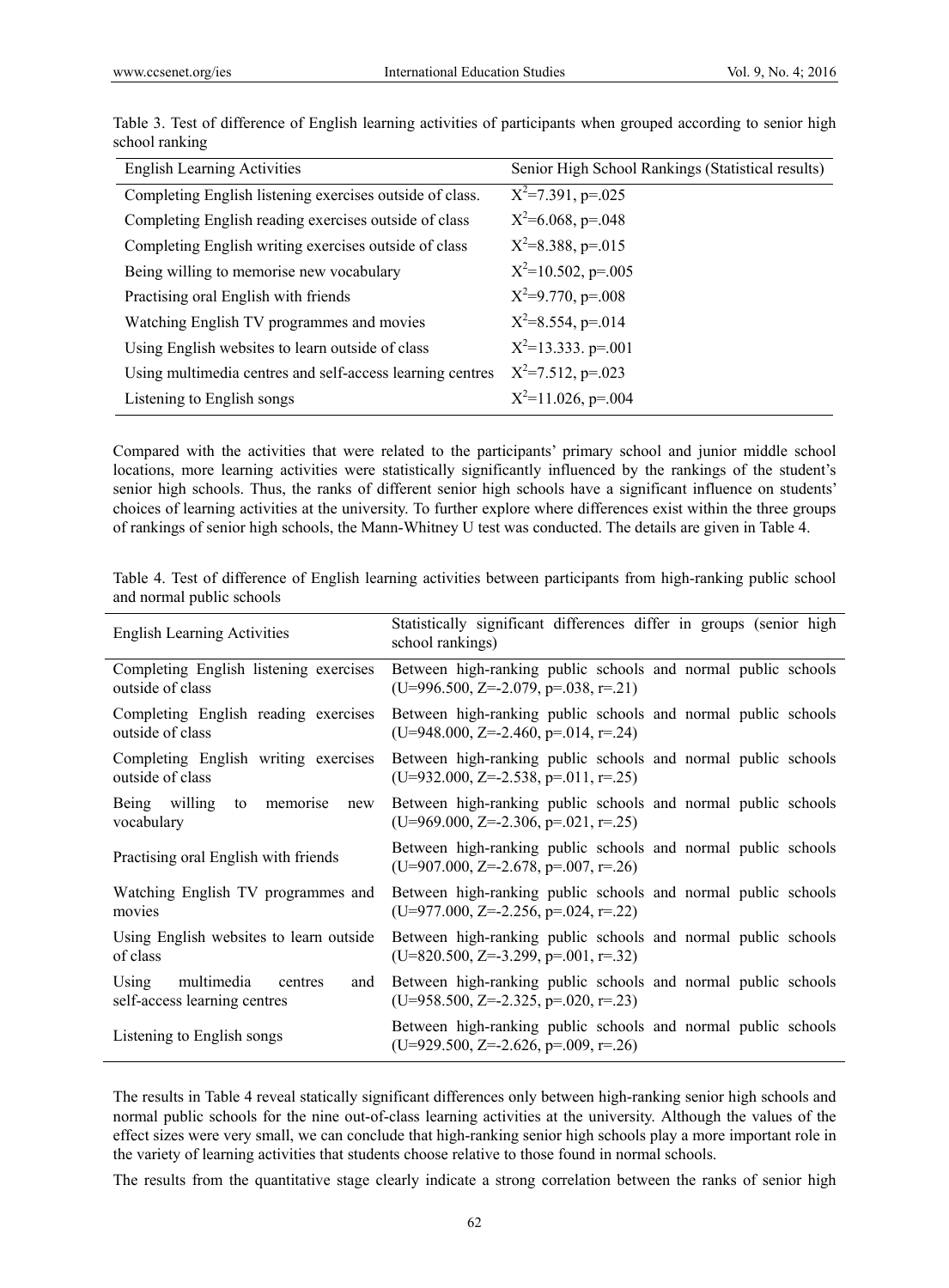schools and the number of student choices of English learning activities in universities. When students attended senior high schools, they had various choices for out-of-school activities, including writing, reading, speaking, and listening. This finding is consistent with Traub's (2014) study. Additionally, the reflections indicated that students who had previous access to advanced technology skills in higher-ranked senior high schools showed more interest in using ICT to communicate with others when they became university students. For example, one of the participants reflected upon her learning experience in the senior high school:

After the completive Entrance Examination for senior high schools, I was accepted into one of the elite senior high schools in my home town. Compared with the other normal public senior high schools in the city, my school was the first one to integrate multimedia teaching and learning resources into the Online English Learning Platform. With the help of these resources, I found learning English was not that tedious and I had more opportunities to speak with friends online. As a consequence, these benefited me in the development of English pronunciation and communicative skills in the university. Moreover, I would like to join in English activities out of the class more often on campus.

Similar results were obtained by Chen et al. (2005) and Dörnyei (2009), who claimed that motivation and previous learning experiences play an important role in language learning. However, the effect size was small between the high-ranking senior high schools and normal public senior high schools in terms of students' choices for learning activities in universities.

The third research question was answered by the data obtained from the qualitative stage. A form of textual data provided us with a greater understanding of what lies beyond this phenomenon. Compared with the numerical data gathered from the questionnaire, these deep and rich data reflect the participants' feelings, emotions and perceptions. The participants' reflections were primarily focused on five aspects: evaluation and assessment, educational justice, students' personalities, ICT usage, and management in Chinese higher education institutions. The participants reflected on their own learning experiences and indicated that English test in all levels of entrance examinations remained one of the most important evaluation methods from primary schooling through postgraduate study. One of the participants commented:

I had never been taught English in my primary school, as it was located in a village. However, when the school principal noticed that an English test was a compulsory component for the junior middle school entrance examination, he asked all the teachers and students to finish the English textbooks that those others who were from urban cities learnt from Grade 3 in primary schools.

In particular, for Chinese EFL learners at university, CET-4 and CET-6 are presently the only two major examinations used to assess students' English proficiency. The students called for a reform of these two examinations to improve assessments and evaluations of their communicative skills and practical ability for readiness in the job market. This suggestion was also documented in the MOE's requirement (2004). As claimed by Li and Ni (2012), providing students with more opportunities toaccess "hands-on experience" rather than restricting them to taking examinations in the classroom is a challenge in Chinese basic education reform. Those authors used the example of mathematics curriculum reform in China to discuss potential challenges and to provide implications for teachers and researchers.

The need to improve social justice in Chinese basic education was also noted in the participants' writing. In particular, some students who came from rural areas felt very disappointed in their learning resources compared with their counterparts in more developed areas. Evidences can be found in one of the participants' reflective writing:

I attended a high-ranking senior high school. In three years' time, I was provided with valuable opportunities to access advanced chemistry labs. Also, right after the college entrance examination, I was funded by the senior high school to join the summer student exchange tour to visit American universities. This trip not only broadened my mind but also provided me opportunities to make friends all over the world. I was influenced significantly when I came to the university. I chose cultural studies as my major, and I used my spare time to complete other business courses.

I usually participated in out-of-class English activities at the university, such as the English Speech Contest, English Role-Play, and English Poetry Writing Competition. I like them very much!

Apart from the disparities of learning resources, a lack of ICT use and technological skills might cause these students to choose more traditional English learning activities outside of class, such as reading books, reciting vocabulary, and writing, rather than using online platforms to improve their English. This finding is similar to the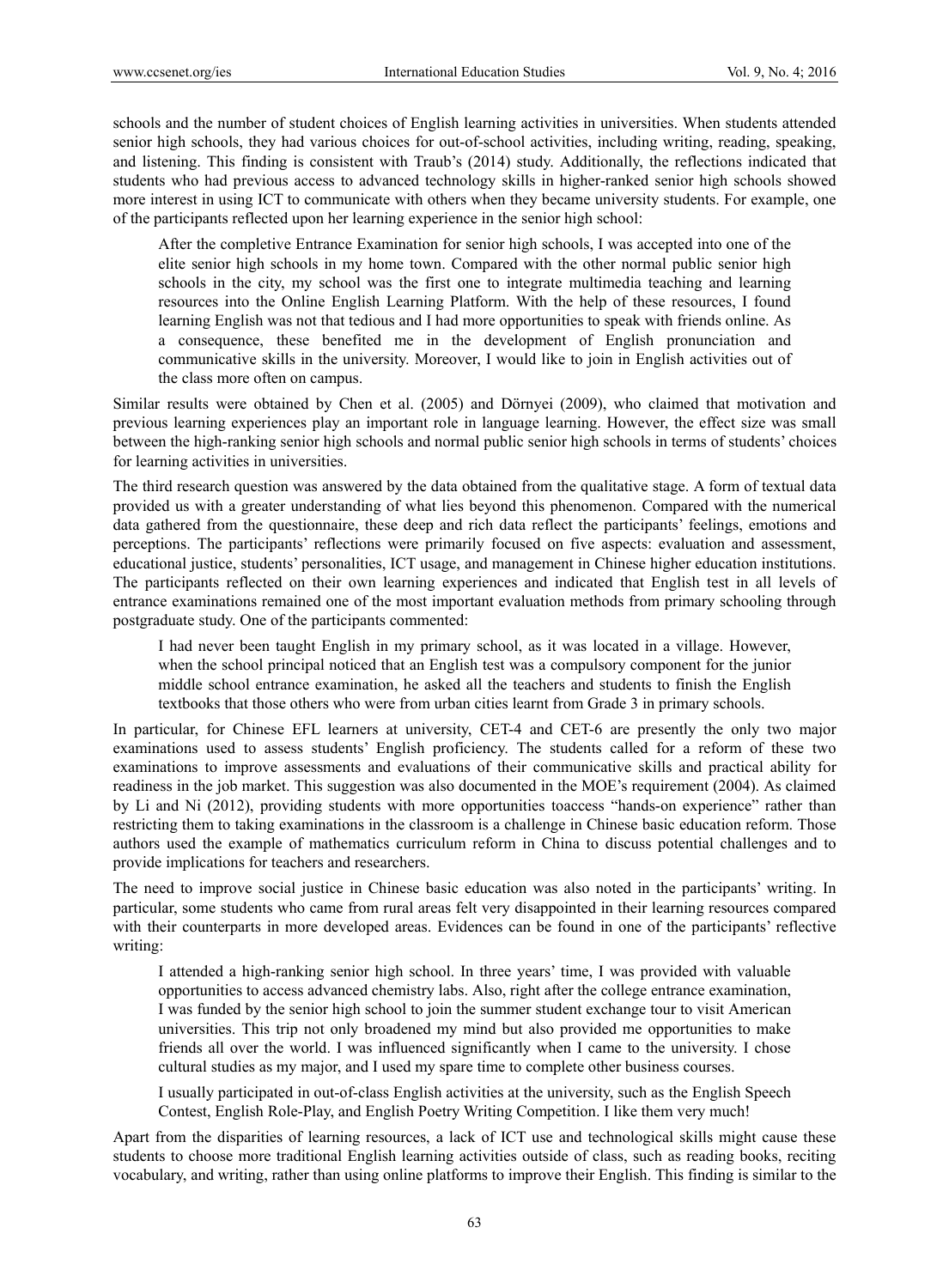works of Lai (2014) and Richards (2015), who argued that technological skills and ICT use are closely correlated with future communicative development in language. However, the research results were not aligned with the study by Zhang et al. (2010), who showed that most rural areas have met the need for ICT use in China.

The imbalance in Chinese basic education was not merely restricted to the use of ICT; the household registration system was another issue mentioned in the participants' reflective writing. Students who were born in rural areas had to attend schools near their homes; although they were able to achieve high scores on junior middle school entrance examinations, they did not have the right to be accepted into high-ranking public junior middle schools. One of postgraduate female students commented the basic education as:

The initial aim of the basic education system is to provide every citizen with the same education rights; otherwise, discussing social justice, social stability, and legitimacy is senseless. Nowadays, however, the household registration system is closely linked with opportunities related to whether children can be accepted into high-ranking schools. From this point of view, houses, apartments and units that were close to the high-ranking schools will gradually become the 'luxury products', and it might lead to more social problems.

This injustice was also found among students who were born in capital cities. Children whose parents were able to afford to buy houses near those high-ranking public schools could be accepted into these schools with a 'near-by entrance' policy, but children whose parents could not afford to buy houses needed to achieve a rather high score to compete for the few vacancies in large cities in China. From this perspective, housing prices, social justice and education equality are all closely related (Feng & Lu, 2013; Jiang et al., 2012). In a recent study, Feng and Lu (2013) used a natural experimental method to identify the causal relationship between Chinese basic education and housing prices in Shanghai, China.

In addition to these reflections, the participants expressed concern regarding how teachers and academic staff could provide more strategies to improve English learning both in and out of class.

Although the traditional teaching style has been criticised by researchers (Benson, 2011; Chik, 2014; Richards, 2015; Song, 2013). Most participants reflected that academic staff still used traditional teaching strategies rather than using innovative teaching methods to guide students. They believed that if teachers teach them 'how to fish' rather than just 'giving them a fish' would be more effective to enhance their learning skills. Based on the participants' learning experiences, we find that they were educated and treated as "professional test-takers" to achieve high scores. In the Chinese basic education system, students are not provided with opportunities to develop their personal interests and are not exposed to a free learning environment. With China dominated by a "teacher-centred" model in the formal education system, students are more likely to lack self-discipline and learner autonomy when they are suddenly exposed to a free learning environment (Ministry of Education, 2007) An example was found in a male participant's reflection:

I understand that my weakness is lacking self-discipline. Before I went to university, I spent most time at school with my classmates and teachers. My teachers were very strict. If I was absent-minded in the class, they would call my parents and ask them to punish me. This negative experience led me to be more eager to 'walk out' of my family, and I wanted to be far away from my parents when I had the chance. The right chance was to go to a university far from my hometown so that I was able to do anything I liked, and in this case, I was like the horse with loosened bonds.

At the university, I found that I had a lot of freedom. Although teachers assigned us to finish tasks after the class, no one pushed me to finish assignments. I was like a deaf person who suddenly got lost in the musical world. I like being guided, or at least someone could give me suggestions on English learning strategies at the university.

Students differ in their personalities and learning styles. In this regard, the MOE required teachers to pay more attention to students' personalities and individual learning styles to provide effective learning strategies to individuals because all of these factors may be correlated with students' English proficiency (Benson, 2011; Dörnyei, 2009; Ellis, 2008).

The reflections revealed some weaknesses regarding governance and management in Chinese universities. Most Chinese families have only one child; thus, when students were far from their parents, their teachers and universities became their second home. With technology and economic development in the  $21<sup>st</sup>$  century, university students have more temptation to resist than students in the 1980s and 1990s did. Therefore, if they are not provided with orientation guidance, students may find this "transition period" more difficult. Currently,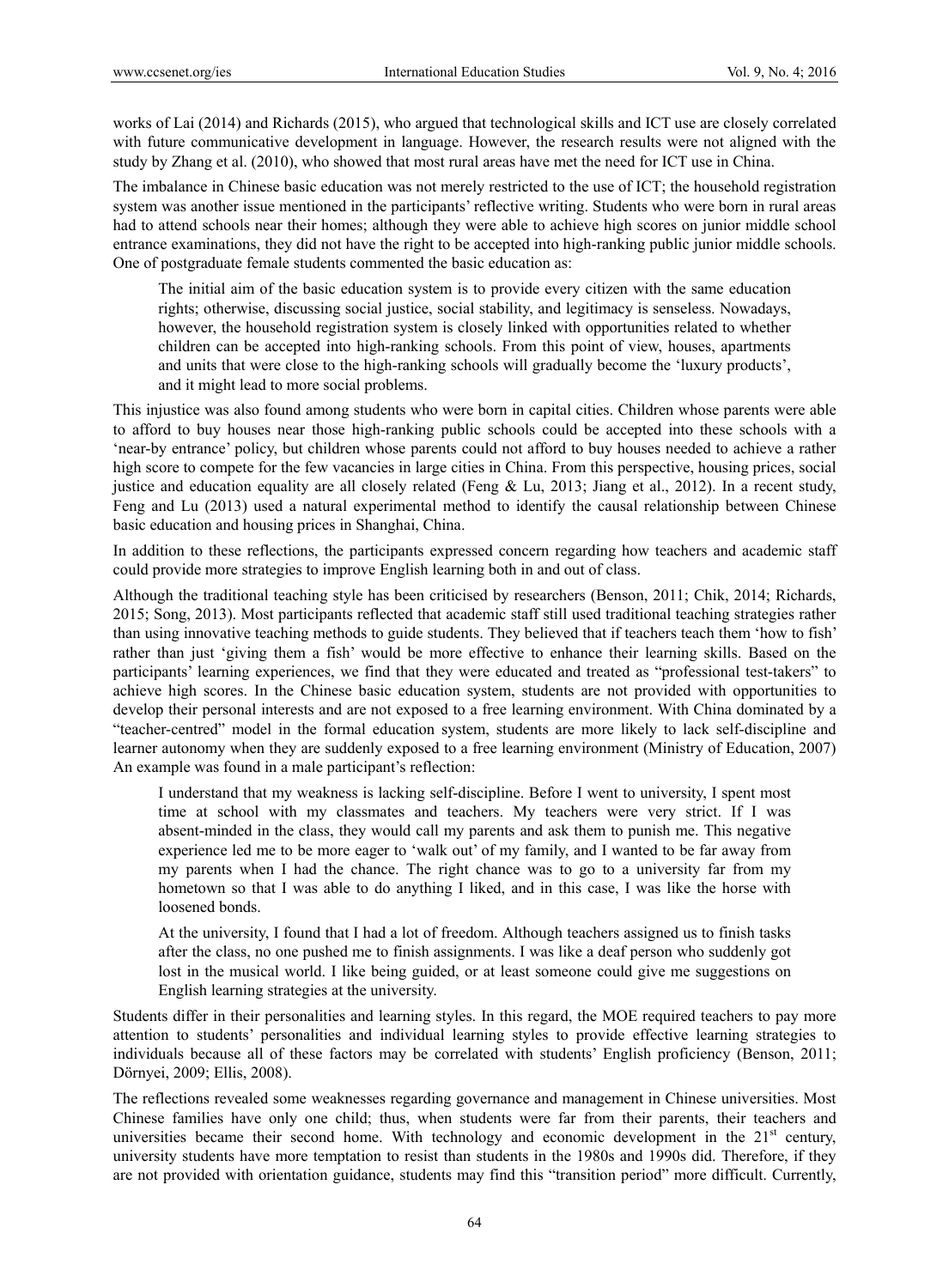most Chinese universities have adopted a method of "tutor responsibility" for student supervision in daily life on campus. In this method, the tutor must stay with the students on weekdays, and the students report their difficulties to the tutor. By contrast, academic staff in most Chinese universities is present only during students' class time. Hence, most academic staff and students may not know one another even though they have face-to face lectures every week. The following structure clearly shows their relationships and the governance structure in Chinese universities.



Figure 3. The management of students and staff in Chinese universities

Figure 3 indicates that academic staff and tutors may not have interactions in their workplaces or with students. From this perspective, whether students need support in their personal life or academic study, tutors are their only source for obtaining such support. From a long-term perspective, the relationship between students and academic staff is growing weaker. Additionally, students are likely to have a negative attitude towards learning and teaching if they cannot receive assistance in effective learning strategies from academic staff.

## **5. Conclus sion**

Overall, the research findings reveal significant differences between students who finished basic education (primary schools and middle schools) in capital cities and those who completed basic education in non-capital cities with regard to their choices of English activities outside of class. These differences are apparent in the four questionnaire items related to students' communications with foreign friends and listening activities. However, students who attended top public high schools and those who studied in normal public schools had a significant difference in their choices of communicative learning activities at universities. These findings were demonstrated in both the quantitative and qualitative stages of the study.

The research findings also highlight several potential social problems that would influence social justice and social integrity. Particularly, driven by the One-Child policy, families, teachers and students have been highly pressured by the competitive examinations in the Chinese educational system. As a consequence, this might influence students' mentor and physical wellbeing. Moreover, the unbalanced development of Chinese basic education might broaden the gap between high-economic and low-economic families in terms of their children's educational resources, and as a consequence, this would become one of the potential social problems in Chinese basic education, and Chinese university management and governance. All of these factors may influence students' development, particularly their language communication skills, language learning motivation, and teacher-student relationships, as documented by the MOE.

This research only focused on investigating students' perspectives on their learning experiences in their basic education stage rather than both students and teachers. These provide an opportunity for future researchers. In a direction of future research, the researcher suggests that our focus could be shifted from students' perspectives to school teachers' perspective toward their teaching and learning experiences, so as to find out whether this has correlations with students' choices on their learning activities out of the class.

## **Reference es**

Benson, P. (2001). *Teaching and researching autonomy in language learning*. Harlow: Pearson.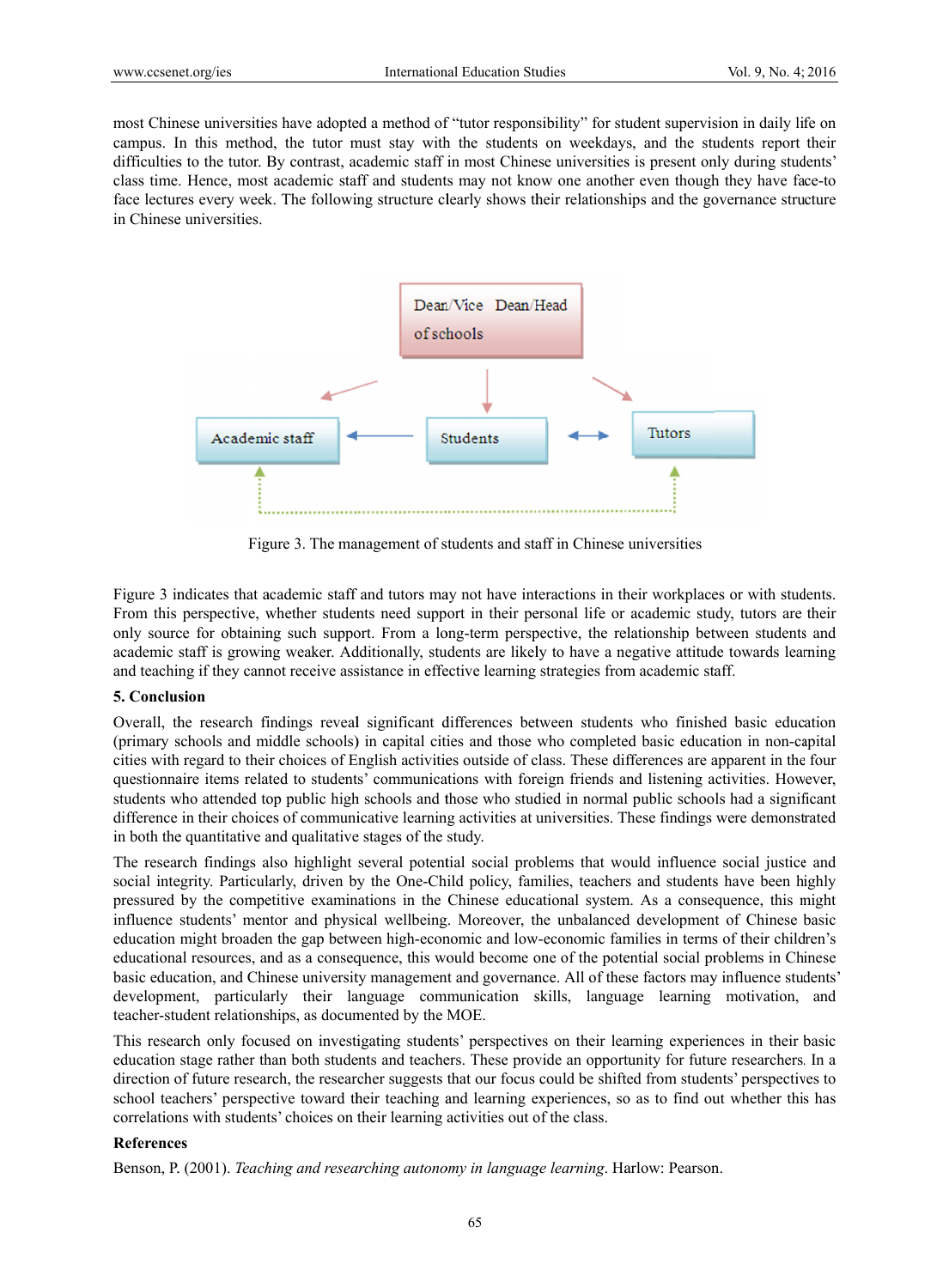Benson, P. (2011). *Teaching and researching autonomy in language learning* (2nd ed.). London: Longman.

- Chan, K. W. (2010). The household registration system and migrant labor in China: Notes on a debate. *Population and Development Review, 36*(2), 357-364. http://dx.doi.org/10.1111/j.1728-4457.2010.00333.x
- Chan, V., Spratt, M., & Humphreys, G. (2002). Autonomous language learning: Hong Kong tertiary students' attitudes and behaviours. *Evaluation & Research in Education, 16*(1), 1-18. http://dx.doi.org/10.1080/09500790208667003
- Chen, J. F., Warden, C. A., & Chang, H. (2005). Motivators that do not motivate: The case of Chinese and EFL learners on motivation the influence of culture. *TESOL Quarterly, 39*(4), 609-633. http://dx.doi.org/10.2307/3588524
- Chik, A. (2014). Using social media in popular culture education. In P. Benson, & A. Chik (Eds.), *Popular culture, pedagogy and teacher education: International perspectives* (pp. 69-83). London: Routledge.
- Colley, H., Hodkinson, P., & Malcolm, J. (2003). *Informality and formality in learning: A report for the learning and skills research centre*. London, England: Learning and Skills Research Center.
- Creswell, J. (2012). *Educational research: Planning, conducting and evaluating quantitative and qualitative research* (4th ed.). New Jersey: Pearson.
- Dam, L. (1995). *Learner autonomy: From theory to classroom practice*. Dublin: Authentik Language Learning Resources.
- Dörnyei, Z. (2005). *The psychology of the language learner: Individual differences in second language acquisition*. Mahwah, NJ: Lawrence Erlbaum. http://dx.doi.org/10.1177/0261927X05281424
- Dörnyei, Z. (2009). The L2 motivational self system. In Z. Dörnyei, & E. Ushioda (Eds.), *Motivation, language identity and the L2 self* (pp. 9-42). Bristol: Multilingual Matters.
- Ellis, R. (2008). *The study of second language acquisition*. Oxford: Oxford University Press.
- Epstein, J., Osborne, R. H., Elsworth, G. R., Beaton, D. E., & Guillemin, F. (2015). Cross-cultural adaptation of the Health Education Impact Questionnaire: Experimental study showed expert committee, not back-translation, added value. *Journal of Clinical Epidemiology, 68*(4), 360-369. http://dx.doi.org/10.1016/j.jclinepi.2013.07.013
- Feng, H., & Lu, M. (2013). School quality and housing prices: Empirical evidence from a natural experiment in Shanghai, China. *Journal of Housing Economics, 22*(4), 291-307. http://dx.doi.org/10.1016/j.jhe.2013.10.003
- Jiang, H., Lu, J., & Throssell, P. (2012). The application of family-based early interventions in the YRD, China: A project based on two case studies. *Theory and Practice in Language Studies, 2*(12), 2483-2490.
- Kolb, D. (1984). *Experiential learning: Experience as the source of learning and development*. Englewood Cliffs, NJ: Prentice Hall.
- Lai, C., Zhu, W., & Gong, G. (2014). Understanding the quality of out-of class English learning. *TESOL Quarterly, 49*(2), 278-308. http://dx.doi.org/10.1002/tesq.171
- Lawrence, H. (2013). Personal, reflective writing: A pedagogical strategy for teaching business students to write. *Business Communication Quarterly, 76*(2), 192-206. http://dx.doi.org/10.1177/1080569913478155
- Li, Q., & Ni, Y. (2012). Debates on the basic education curriculum reform and teachers' challenges in China. *Chinese Education and Society, 45*(4), 9-21. http://dx.doi.org/10.2753/CED1061-1932450401
- Ministry of Education. (2000a). *Notice of popularizing information technology education in schools*. Retrieved from http://www.edu.cn/20020327/3023658.shtml
- Ministry of Education. (2000b). *Outline of information technology curriculum in primary and secondary schools*. Retrieved from http://www.moe.edu.cn/publicfiles/business/htmlfiles/moe/moe\_445/201001/82088.html
- Ministry of Education. (2004). *Zhongguo Jichujiaoyu Fazhan Zhanwang*. Retrieved from http://www.moe.edu.cn/publicfiles/business/htmlfiles/moe/moe\_163/200408/2907.html
- Ministry of Education. (2007). *Guanyu Shishi Gaodeng Jiaoyu Benke Jiaoxue Ruogan Yijian*. Retrieved from http://www.moe.edu.cn/publicfiles/business/htmlfiles/moe/moe\_176/index.html
- Oxford, R. L. (2011). *Teaching and researching language learning strategies*. Great Britain: Pearson Education Limited.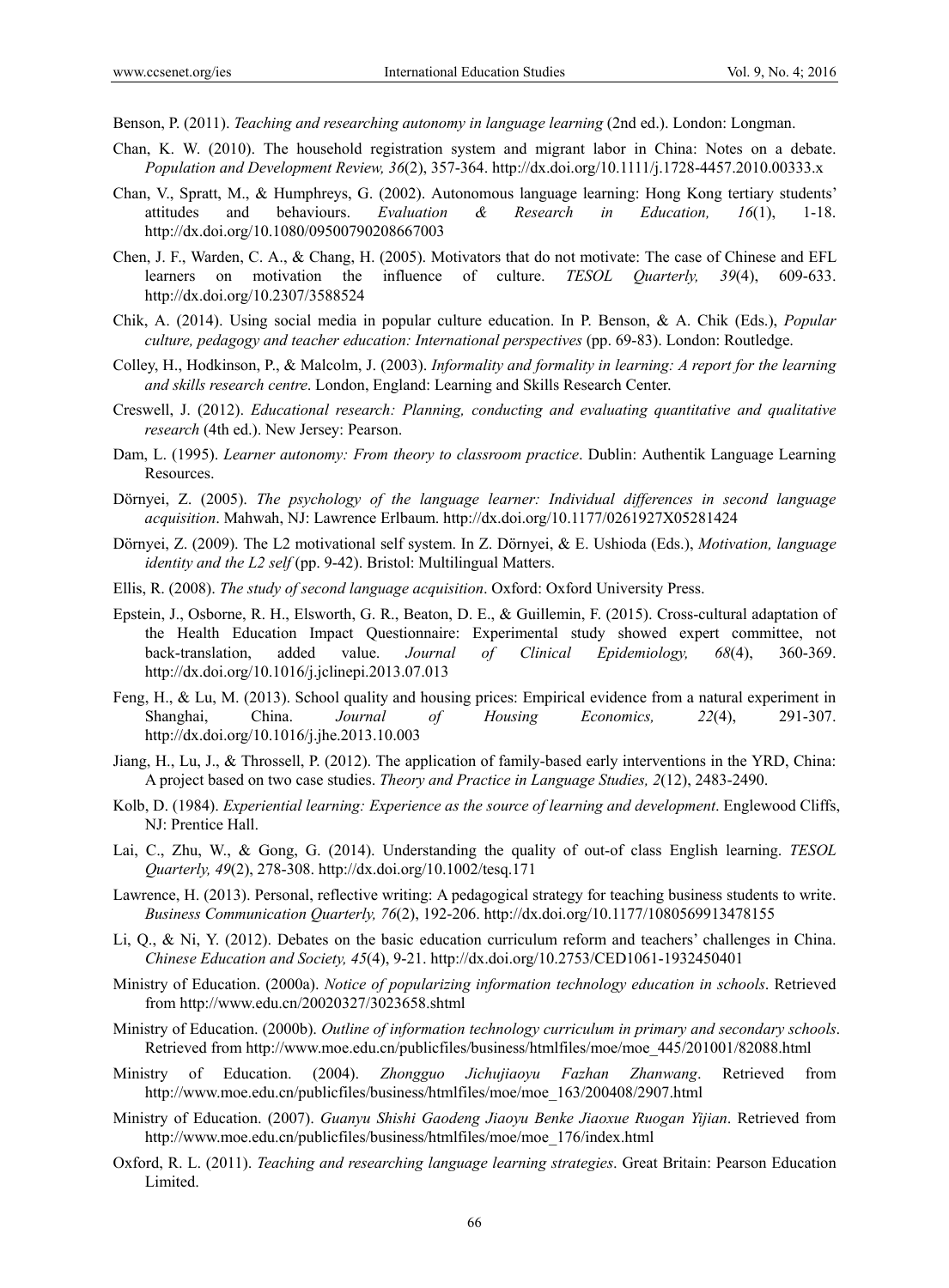Pallant, J. (2013). *SPSS survival manual* (5th ed.). England: Allen & Unwin.

- Richards, J. C. (2009). *The changing face of TESOL. Paper presented at the 2009 TESOL Convention, Denver USA*. Retrieved from http://www.professorjackrichards.com/wp-content/uploads/changing-face-of-TESOL. pdf
- Richards, J. C. (2015). The changing face of language learning: Learning beyond the classroom. *RELC Journal, 46*(1), 5-22. http://dx.doi.org/10.1177/0033688214561621
- Robinson, B., & Yi, W. (2008). The role and status of non-governmental ('daike') teachers in China's rural education. *International Journal of Educational Development, 28*(1), 35-54. http://dx.doi.org/10.1016/j.ijedudev.2007.02.004
- Song, M. (2013). *Participant perceptions about speaking and listening in modern foreign language classes in China and England, and their relationship to classroom practices* (Unpublished doctoral dissertation). University of Warwick.
- Teddlie, C., & Tashakkori, A. (2010). Overview of contemporary issues in mixed methods research. In A. Tashakkori, & C. Teddlie (Eds.), *Handbook of mixed methods in social & behavioral research* (pp. 1-41). California: Sage.
- Traub, D. (2014). Shanghai High Confidential. *Newsweek Global, 162*, 1-12.
- van de Vijver, F., & Leung, K. (1997). *Methods and data analysis for cross-cultural research*. Thousand Oaks, CA: Sage.
- Wang, B. (2009). *Thirty years of reform in China's education—Basic education*. Beijing: Beijing Normal University Press.
- Wang, L. (2010). *Basic Education in China*. Zhejiang: Zhejiang University Press. http://dx.doi.org/10.2753/CED1061-1932430407
- Wang, Y. (2012). *A study on the current status of teachers in special education schools in mainland China*. Retrieved from http://www.cdpf.org.cn/special/2012luntan/site43/20120614/0013025e890f1144235e02.pdf
- Wei, J., & Hou, J. (2010). The household registration system, education system, and inequalities in education for migrant Children. *Chinese Education & Society, 43*(5), 77-89. http://dx.doi.org/10.2753/CED1061-1932430505
- Wen, Q. F. (1995). Differences of strategy use among successful and unsuccessful EFL learners. *Foreign Language Teaching and Research, 103*(3), 61-66.
- Wilhelm, K. H., & Pei, B. C. (2008). University teachers and students' perceptions of ELT methodologies and their effectiveness. *GEMA Online Journal of Language Studies, 8*(2), 79-102.
- Wong, L. L. C., & Nunan, D. (2011). The learning styles and strategies of effective language learners. *System, 39*(2), 144-163. http://dx.doi.org/10.1016/j.system.2011.05.004
- Wu, L. (2010). Jichujiaoyu Xuexiao Rencai Shusong Lun Peiyang Mubiao Fansi. *Educational Science Research, 4*, 2-6.
- Xin, T., & Kang, C. (2014). Qualitative advances of China's basic education since reform and opening up. *Chinese Education & Society, 45*(1), 42-50.
- Zhai, B. (2007). Demonstrative analysis on the equilibrium Development of Chinese basic education. *Educational Research, 330*(7), 22-30.
- Zhang, G. M. (2010). *Technology uses in creating second language learning environments: When learners are creators* (Unpublished doctoral dissertation). Michigan State University.
- Zhang, J., Fang, Y., & Ma, X. (2010). The latest progress report on ICT application in Chinese basic education. *British Journal of Educational Technology, 41*(4), 567-573. http://dx.doi.org/10.1111/j.1467-8535.2010.01083.x
- Zhang, X., & Kanbur, R. (2005). Spatial inequality in education and health care in China. *China Economic Review, 16*(2), 189-204. http://dx.doi.org/10.1016/j.chieco.2005.02.002
- Zhao, L. (2009). Between local community and central state: Financing basic education in China. *International Journal of Educational Development, 29*(4), 366-373. http://dx.doi.org/10.1016/j.ijedudev.2008.10.005